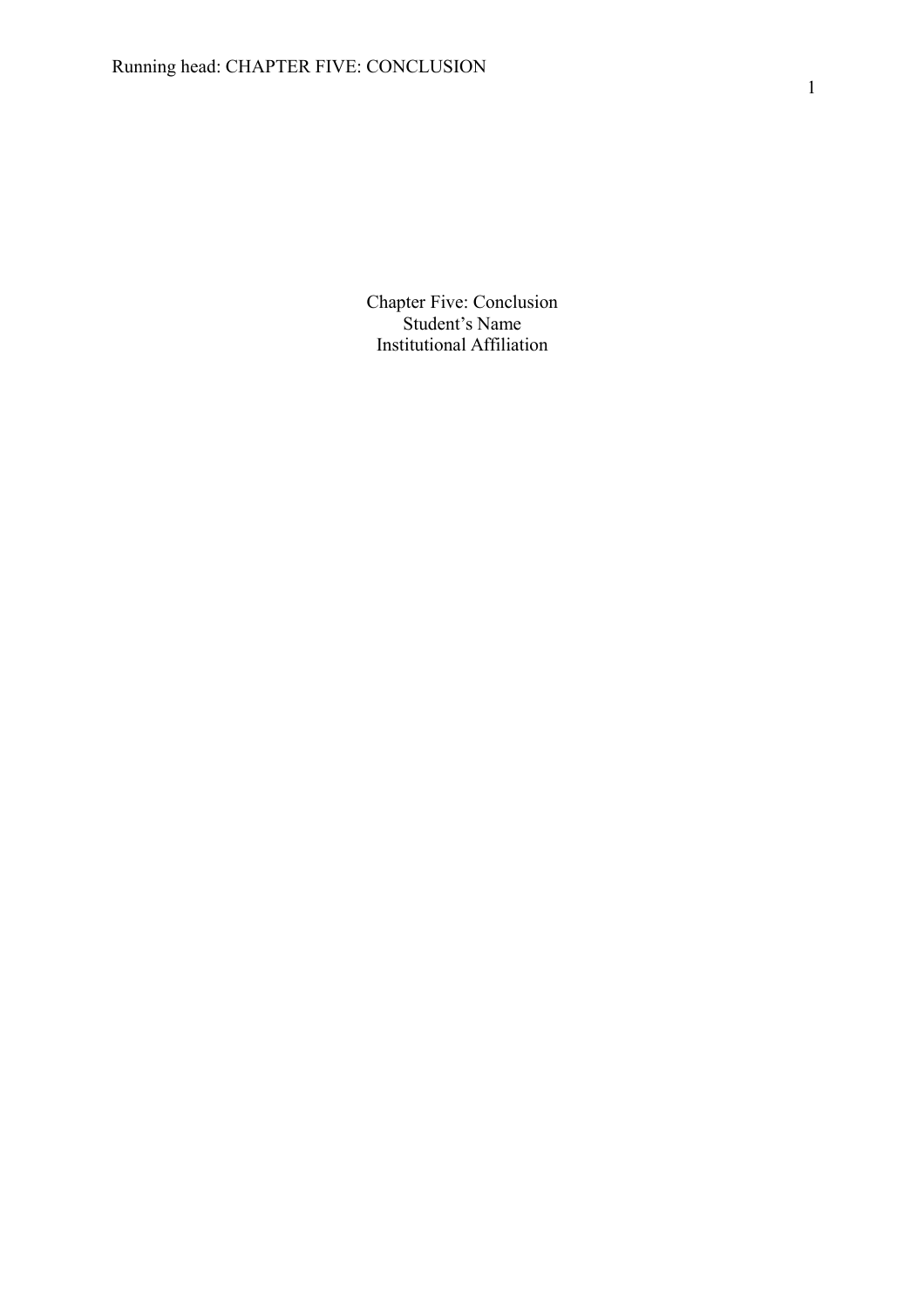# Chapter Five: Conclusion

#### **Introduction**

Modern education heavily utilizes new technologies. Looking at the recent changes in the curriculum and at the very process of teaching in different educational institutions, it becomes obvious that the implementation of the innovations has become an inevitable stage in learning process (Levy, 2009). Much research has been conducted with the purpose of understanding the advantages of information technologies in the education process (Akele, 2014; Wang, Teng, & Chen, 2014). It has already been proven that innovative technologies assist the learning process in terms of providing a greater understanding of the main purpose of any second language studied (Chapelle, 2001). The research is aimed at understanding the effectiveness of technology integration into the studying process. The study showed how helpful information technologies can be in learning process. To narrow the study, the research was directed at the integration of the information technologies into the course instruction for teaching the Iraqi dialect of Arabic language at the DLIFLC for the members of the U.S. Armed Forces. Despite the differences in the formation of technologies and the necessary knowledge required for applying any of the devices, the study measured the effectiveness of technological integration into the lessons. The U.S. Armed Forces and Iraq dialect of the Arabic language were chosen as the instruments for the research conduction due to the necessity of presence of American military intelligence in Iraq for peace maintenance (Omaggio, 2001). The choice of this particular sphere was justified by the necessity and little research in the military sphere and virtually no research related to the Iraq dialect of Arabic as the second language. Focusing on the Iraqi dialect as the primary aspect of research conduction, the study implemented an assessment of the students' awareness of how different information technologies work and how useful they are in the learning process. The use of technologies needed to be considered from the point of view of their efficacy (Carroll, 2001).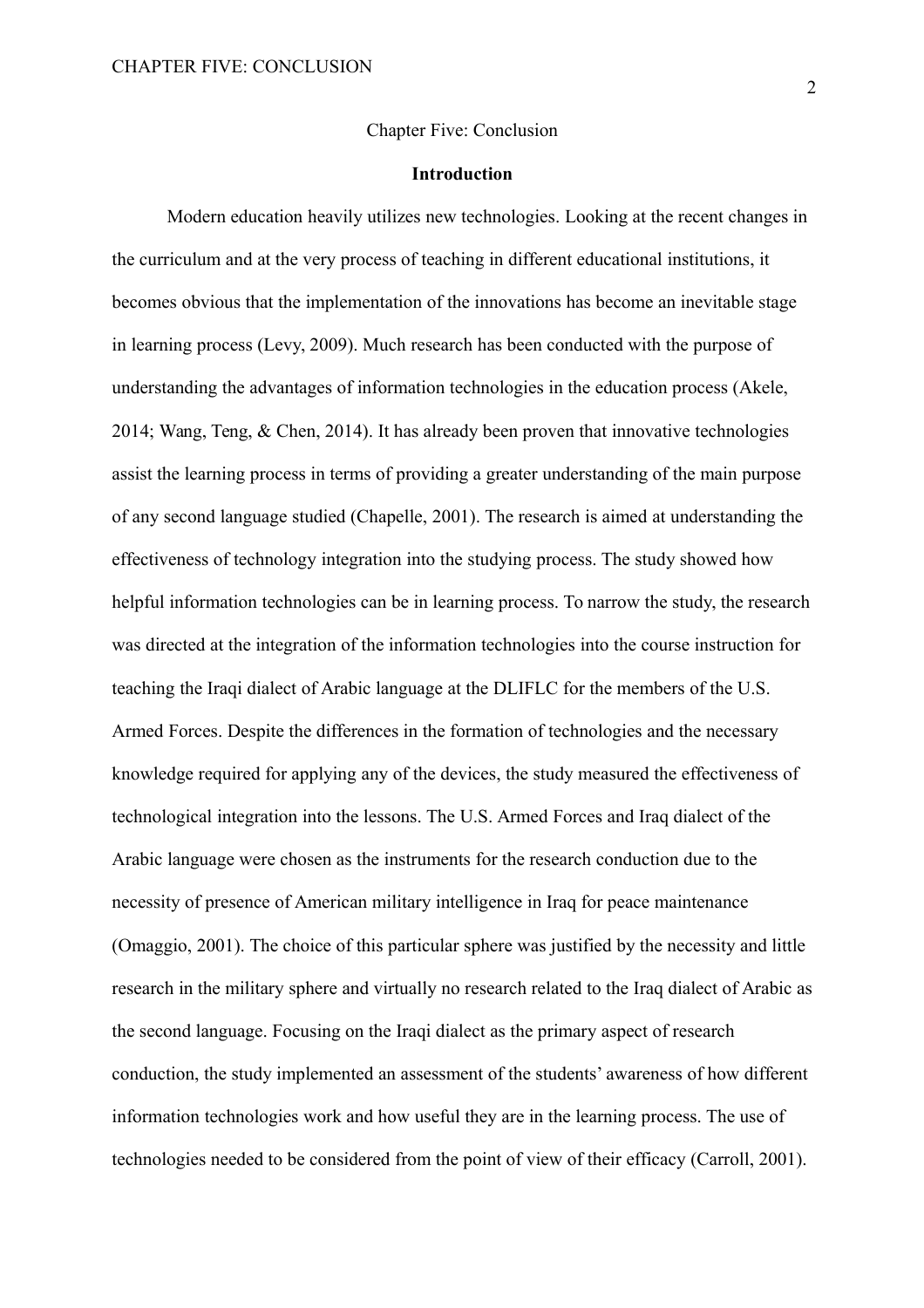The main purpose of the study was to test the attitude and understanding of students from the Defense Language Institute Foreign Language Center about the use of information technology and about the integration of such Apple devices as MacBook, iPad, Blackboard, and SMART boards with the purpose of improving student learning experience. The study was also tested the efficacy of the implementation of the mentioned above devices and to determine whether the integration of technology can increase the effectiveness of second language learning using the Iraqi dialect of Arabic as an example. The study was focused on the following research questions, (1) does the use of technology by students in their foreign language courses improve their comprehension and language skills, in comparison to the face-to face conventional method? (2) How can teachers use technology to motivate students to learn the foreign language? (3) Does the use of technology enhance language retention and student interest? (4) Does the type of program used affect student participation? Which program is most effective in getting students to participate? (5) Does periodic training in the use of technology help students learn the language more effectively? The study involved the qualitative method of research. Students' expectations were

been considered in relation to students' perceptions of the use of technology in the classroom. Additionally, the study involved a test of Apple technologies, such as MacBook, iPad, Blackboard, and SMART boards, to consider how they benefit student learning. The questionnaire and interview are the instruments used for data collection. The choice of the methodology is justified by the fact that questionnaires and interviews help gather valuable information through unavailable statistical sampling techniques (Hoepfl 1997). Also, nonnumerical results and effectual sentiments of students can easily be analyzed in the discussion section (Tracy, 2012). Having carried out the study at the Defense Language Institute Foreign Language Center in the Arabic-Iraqi Dialect Department, a total of 40 students were selected as the research sample, 20 females and 20 males. The interview lasted for about 15-20 minutes depending on the completeness of the respondents' replies and the questionnaires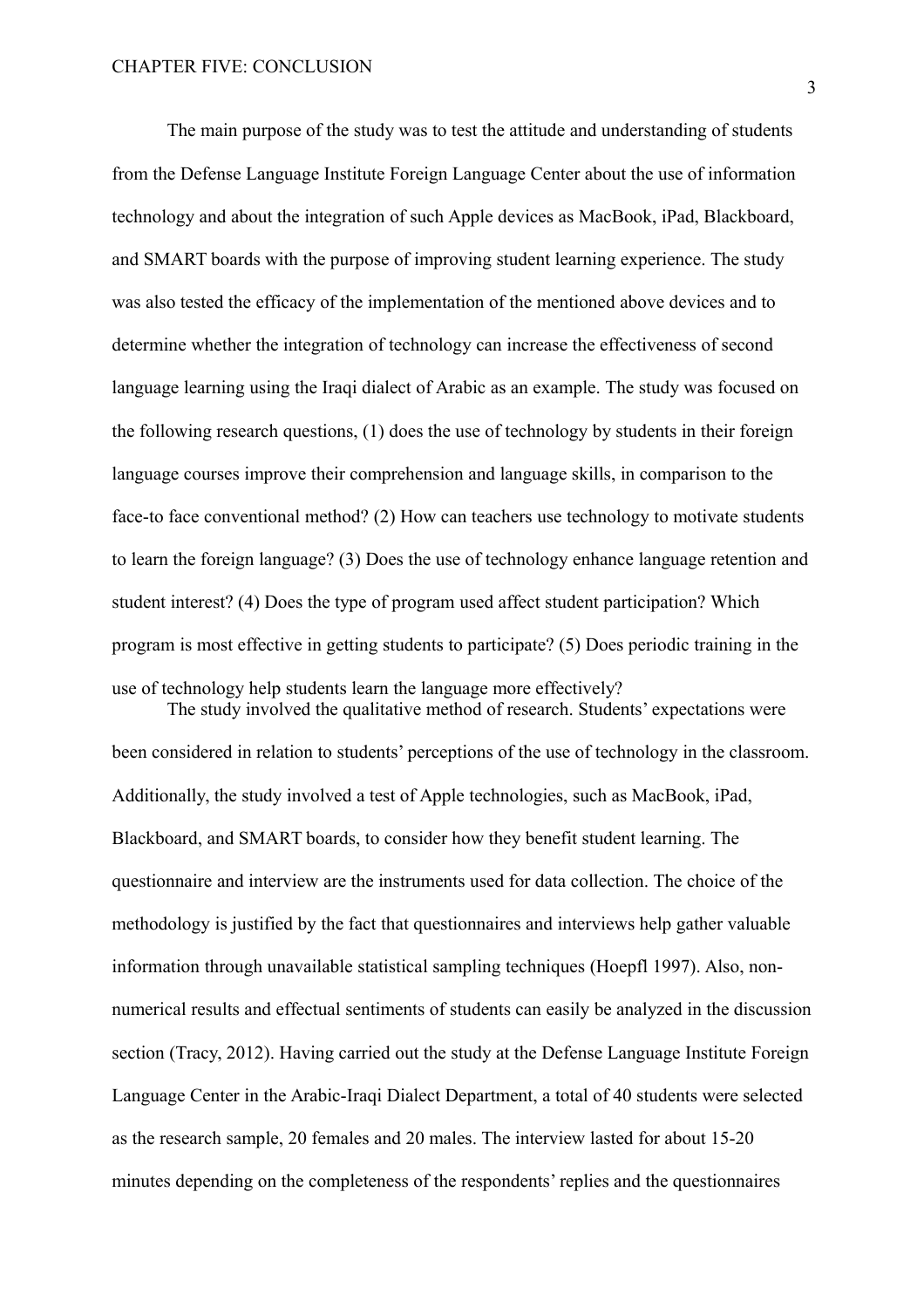lasted about 5-10 minutes since no specification was required and students' main aim was to select an answer among the existing ones.

# **Discussion**

Discussing the research results, it is important to state that an equal number of males and females have been selected for the research to guarantee equal participation for both men and women since several studies pointed to the possibility of gender differences in terms of attitudes (Coutinho, Oswald, & Best, 2006; Maurer, 2011). Initially, the students were offered testing either in standard Arabic or in the Iraqi dialect of the language. Most of students (35 respondents) preferred to reply to both the questionnaire and the interview questions in Iraqi dialect, which indicates the high level of knowledge obtained in the language center. Since the research was conducted as a part of their post-graduate education, the respondents were requested to state their level of education. This information was important since the prior levels of education are important indicators for further studies (Betts, Ferrall, & Finnie, 2013). Thus, most of the respondents have graduated from the high school; however, those who held a GED, Master's, Associate and Bachelor degrees also took part in the study. Since age affects the information perception (Meneghettia, Borellaa, Gyselinck, & Beni, 2012; Scharenborg  $\&$  Janse, 2013), it was significant to consider respondents' age, which was below 30. Overall, the analysis was done for 15 questionnaire questions and 10 interview questions.

The first questionnaire open-ended question was related to the usefulness of technological devices in learning a new language. Every participant agreed with this statement, which allows for the reasonable conclusion that most students in the modern world use innovation devices for learning new material (Godwin-Jones, 2011). The students made reasonable requests and provided clarifications about why devices are effective in learning language. The possibility to strengthen knowledge is one of the main reasons for using the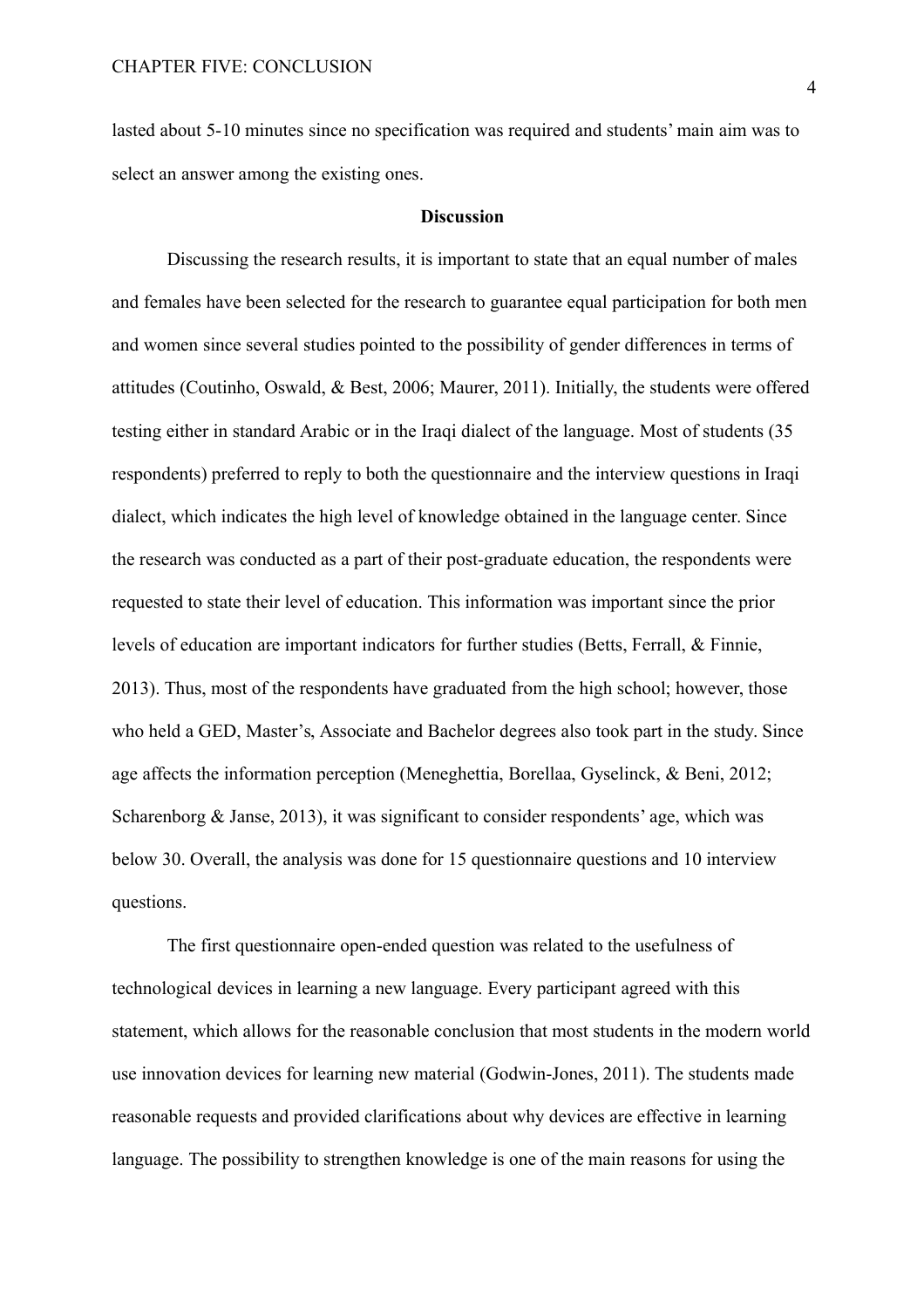information devices since students can develop language skills by means of repeating the heard material and listening to different original texts while walking or running (Bruton, 2011). Additionally, information technologies help students to remain on track and interact through discussion board messages and ask for help without having to leave the home (Garrett, 2009). In other words, the use of information technologies is easy and convenient (Hussain, Niwaz, Zaman, Dahar, & Akhtar, 2010).

The second question was aimed at understanding the type of technology students used. Students reported experience in using hardware, PC compatibles, and iPod equally. The preference to any of the stated devices was supported by the previous experience in using the technology (Meskill & Mossop, 2000; Fleming, Motamedi, & May, 2007). Many students had already used the devices before, and when reflecting on their past experiences they identified the device that was most suitable for them. The way students developed their experience in technology use was asked in the third question. Thirty-seven respondents had developed their experience by using the technology for personal needs. Personal interest was identified as the primary reason for using their devices. A smaller number of students developed the necessary skills in device use in the school and even fewer developed the necessary skills at work. Therefore, personal interest was considered the main motivation for technology use. Students understand the importance of innovation in the modern world and therefore want to develop their skills individually. Neither age nor gender affected the ways that students developed their information technology skills.

The next open-ended question evaluated the prior experience of students in using Apple computers. It is notable that Apple computers were not the first devices that students became familiar with; 37 respondents had previously used other devices before Apple computers. Among the technologies used in the past, students enumerated the following ones in their responses to the fifth question in the questionnaire, SMART Board, Sakai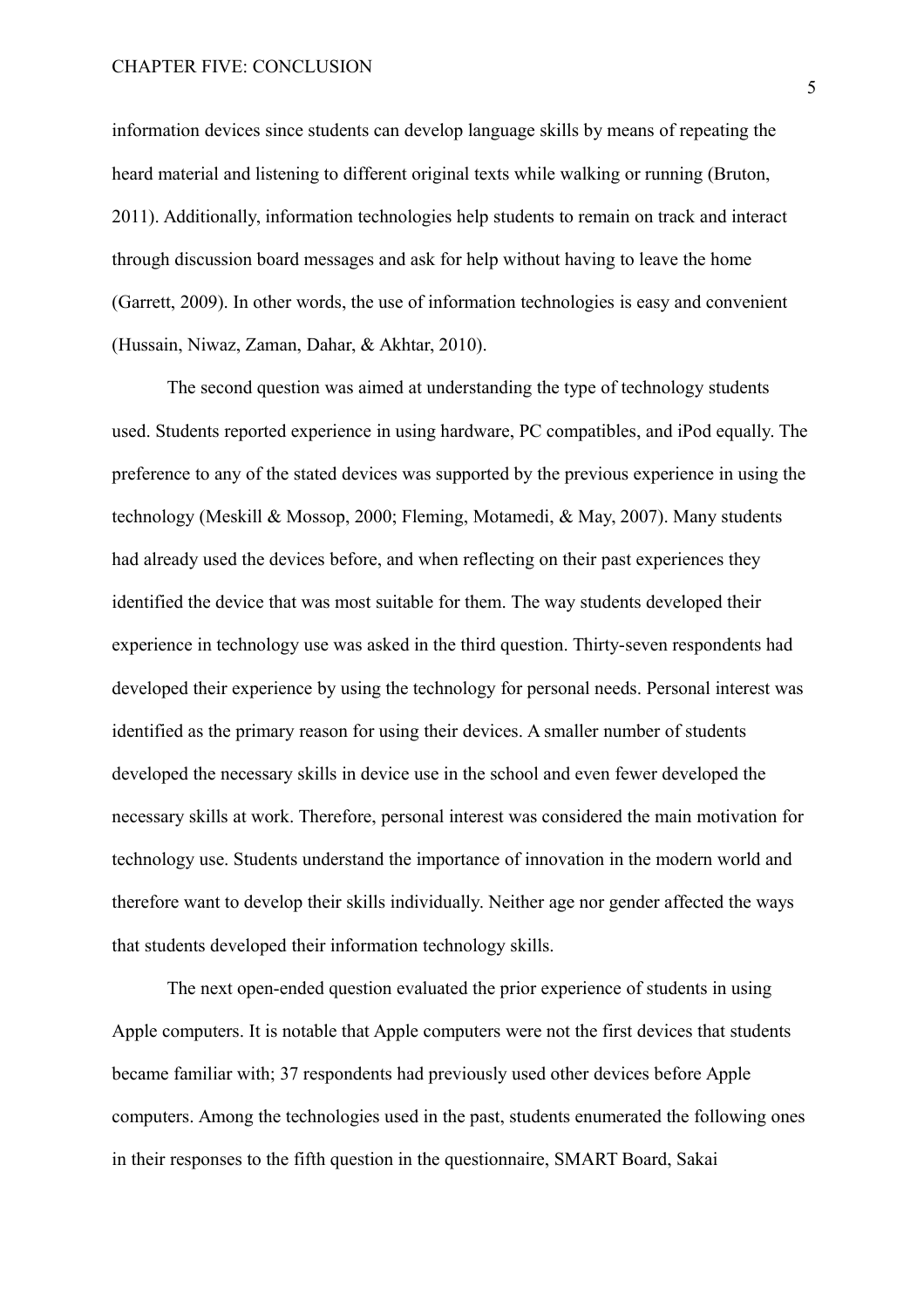(Blackboard), iPod, MacBook, iPad and PC computers (Mondahl & Razmerita, 2014). Further, the questionnaire asked directly about the Apple devices used by the students with the purpose of assisting in learning the Iraqi dialect. Most of students used Apple devices. It is significant to note that six women responded negatively to this question. It may be considered as an indication that women are less confident in technology and do not use it if alternatives are possible (Demiray, 2010). However, having another purpose of the research, the results of this question indicate that people are interested in technology for studying and particularly for learning language. The next question was aimed at specifying whether people used the devices of other companies or if they simply ignored the technology. The six students who rejected the use of Apple devices stated that they used the technologies produced by manufacturers other than Apple. No results have been obtained about the companies students referred to. Trying to understand which particular Apple devices students prefer, it became obvious that MacBook was reported as the most convenient and the easiest tool. However, those who used iPad had also stated that it was the easiest and the most convenient device to use. Students used mobile technologies and they confirmed the fact of their appropriateness for language learning (Pereira & Rodrigues, 2013). Using MacBook, students showed a serious attitude when it came to the role of technology in language learning (Kim, Rueckert, Kim, & Seo, 2013).

Assessing students' motivation in learning the Iraqi dialect, the following results were obtained. Since MacBook was selected as the most convenient device, it was not a surprise that most of the respondents would choose it as the technology that motivates them for learning. Students also reported that MacBook made it easier to access the Internet and to share information. Additionally, students usually considered the choice of device as a motivation to apply themselves in class (Levy, 2009). However, the choice of devices that assisted as motivators also included SMART Board, iPad and iPod. In regards to the question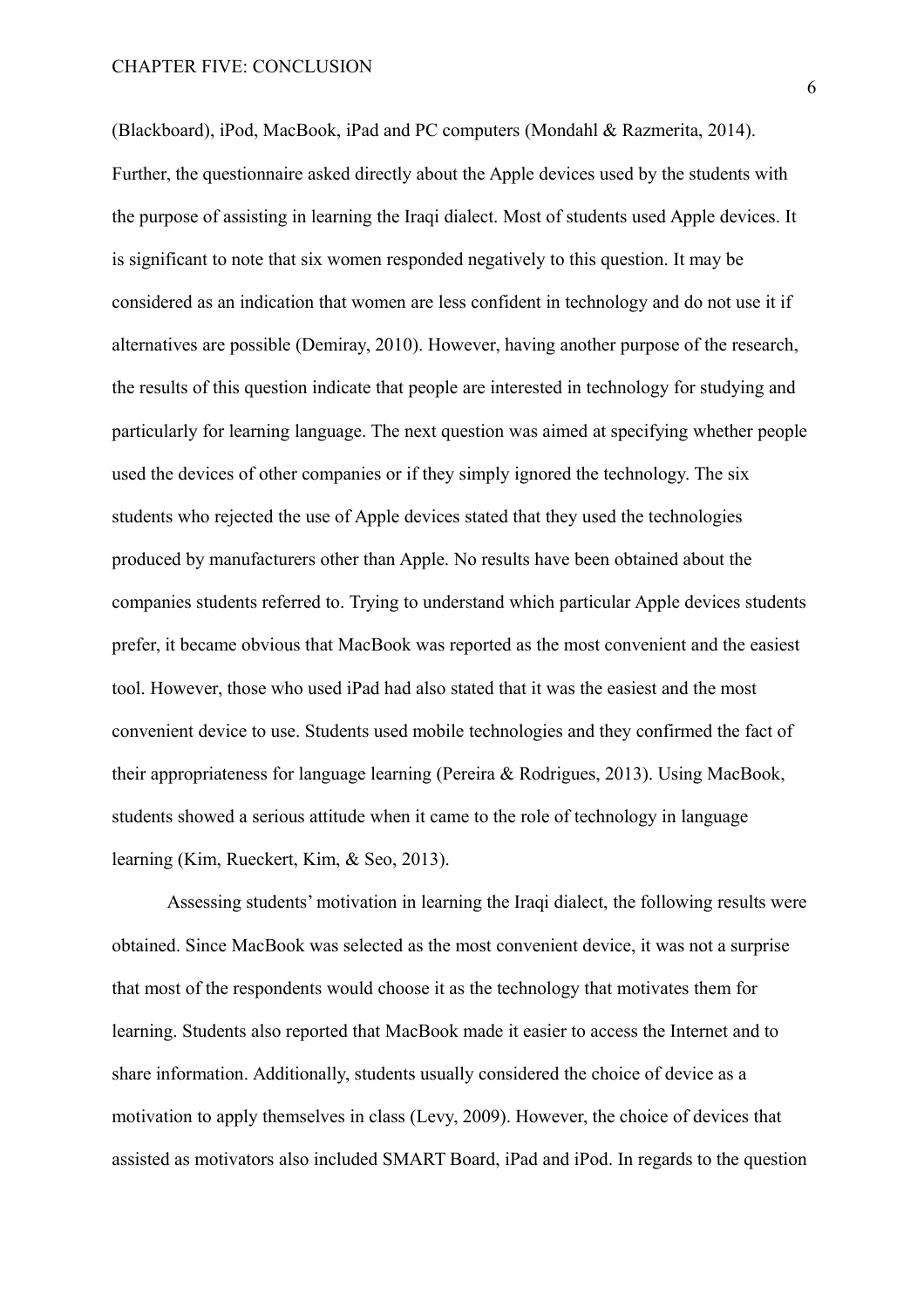about the relation between training in devices use and increased level of motivation, only a few students replied positively. Therefore, it can be concluded that students are not interested in additional training to increase their interest in a subject. Most of the information has already been obtained personally, due to their studying or professional needs (Dobozy, 2012). Even though trainings do not motivate students to study, they still considered them useful for gaining knowledge of technology in general and showing students new ways to study another language (Thorne & Smith, 2011).

Technology devices should be considered as tools. Students do not consider devices as motivational strategies. The overuse of technology may lead to distractions from study and therefore cannot be considered motivational at all. Most students use devices all the time during the class, which speaks about their helpful nature and convenience not only at home preparation but also in class learning. Trying to understand whether students consider technology a barrier on the way of gaining knowledge, a question was asked about the benefit of the devices use. Almost all of the students agreed that technology use is not a barrier to gaining knowledge. In fact, 33 of 40 the students agreed that devices are beneficial in learning a new language. Nevertheless, some students contended that technology could be harmful if it is used on early stages learning (Ashman, Brailsford, Cristea, Sheng, Stewart, Toms, & Wade, 2014). Since the use of technology is considered beneficial, the help in listening and speaking skills cannot be denied. Thus, students' observations confirmed the fact that devices are useful for learning another language by means of listening to authentic texts, recording personal voices and hearing the records to check for mistakes, watching video, and communicating in the target language in social media (Padrón & Waxman, 1996). Those who did not see any use of Apple computers in developing listening and speaking skills insisted that those were just the tools.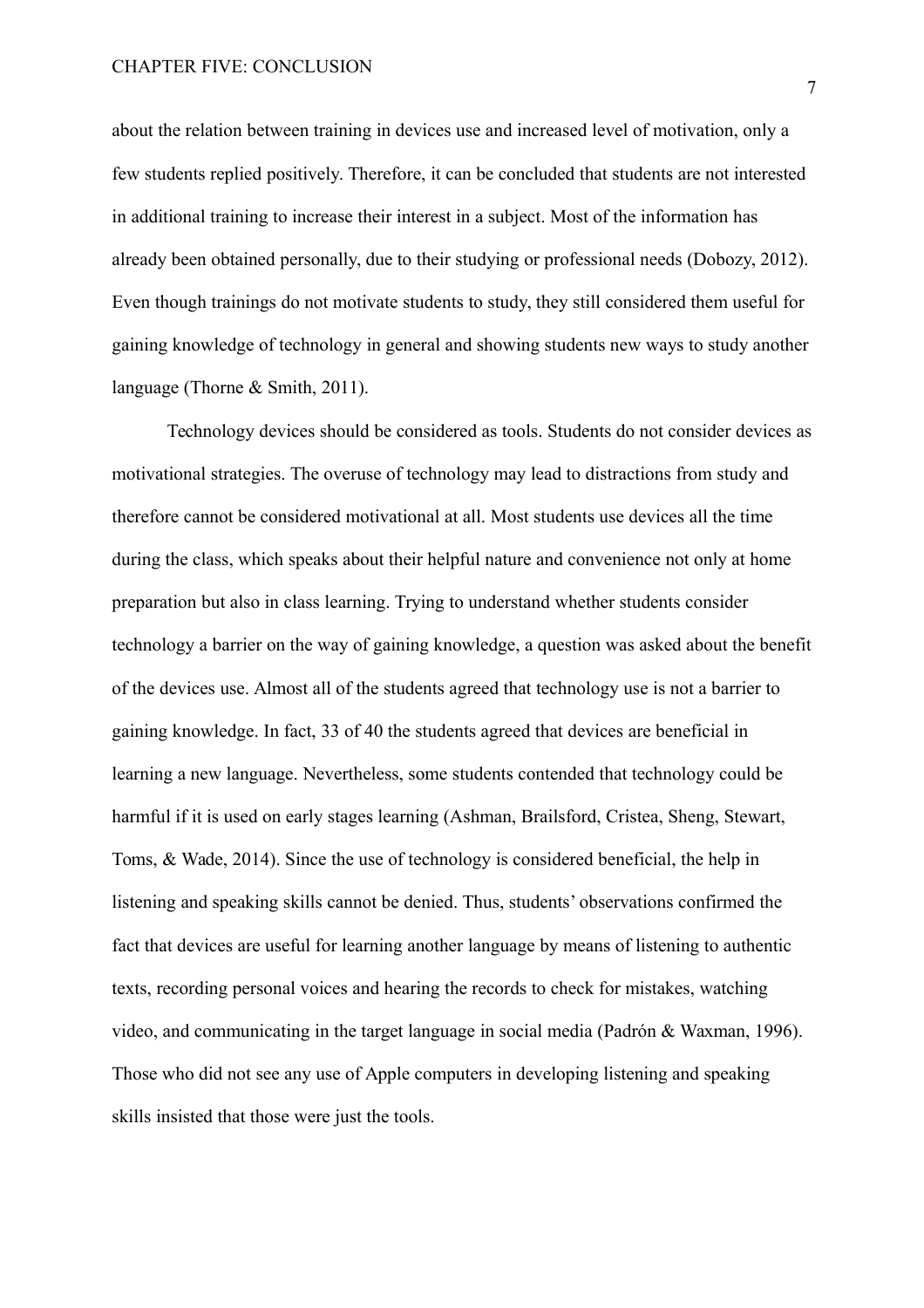Analyzing Apple computers and applications as a tool in learning Iraq dialect, students were asked to assess their disadvantages. Among those listed in the questionnaire, students enumerated the following disadvantages of Apple, price, difficulty in software access, and finding them to be not user friendly. Even though Apple computers have disadvantages as a tool for learning a second language, students did not identify any issues that needed to be added or corrected (Kim, Rueckert, Kim, & Seo, 2013).

### **Hypothesis Testing**

The research was directed at testing two main hypotheses related to students and teachers. The first set of hypotheses was related to students and their learning process. Before conducting the interview and the questionnaire, the null hypothesis was as follows, "The integration of technology in the curriculum and instruction of the Iraqi dialect of the Arabic language will not increase the effectiveness of second language learning for the students". Thus, the alternative hypothesis was as follows, "The integration of technology in the curriculum and instruction of the Iraqi dialect of the Arabic language would increase the effectiveness of second language learning for the students". To test this hypothesis, three research questions were set at the beginning of the study.

The students' answers to the interview questions indicated that although the technological devices have a number of disadvantages and do not always motivate students to learn, they still remain an effective contributor to the students' learning process. Students reported that by using the information technologies, they could access information faster. Moreover, they could share ideas without leaving their homes which increased the effectiveness of learning. The use of various applications helps students become more involved in the cultural peculiarities of the country whose languages they study. It has been proven that people learn language faster when they appear in adverse environment. Videos and audio records applied with the use of information technology allow students to remain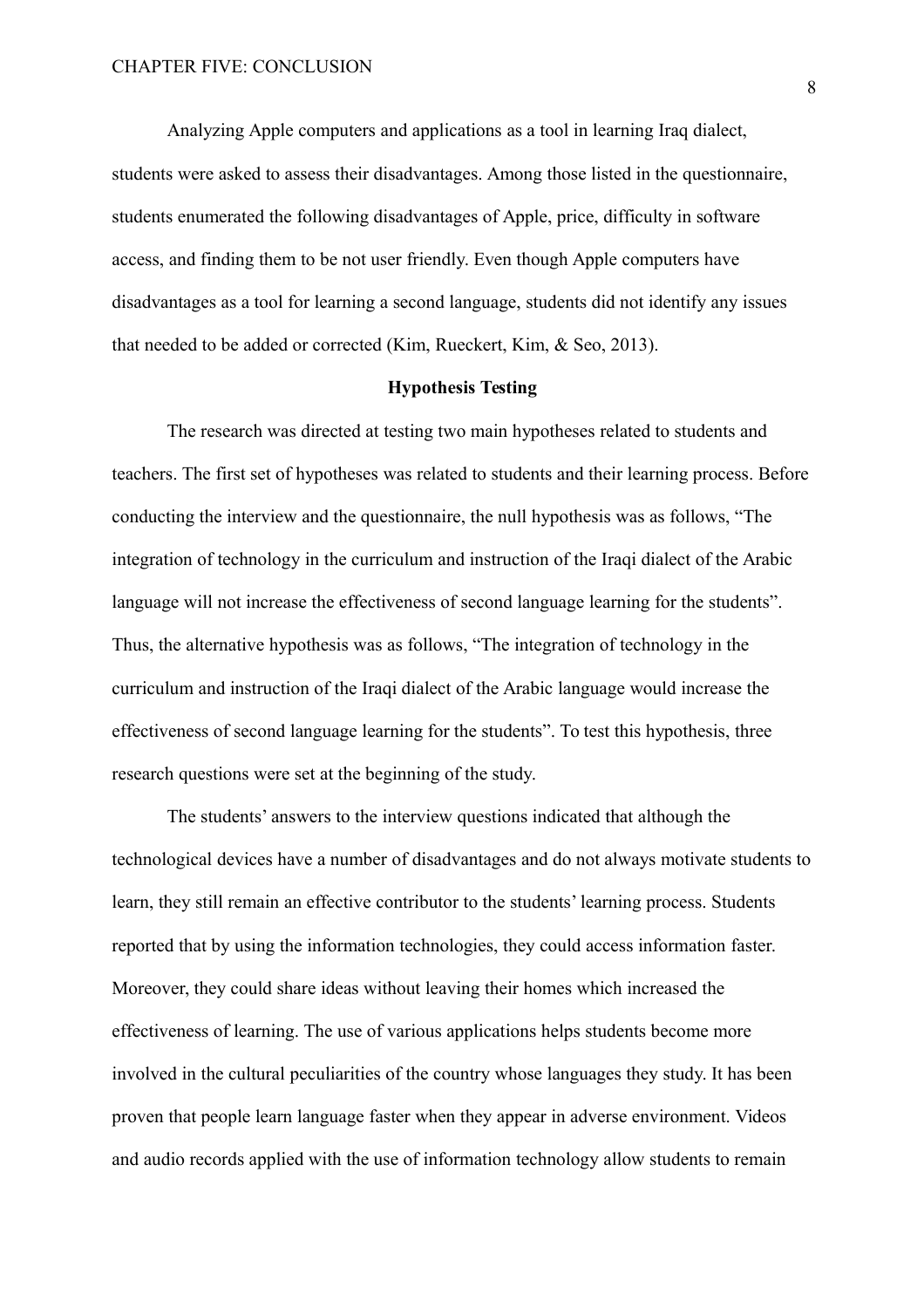involved during the course of their regular daily routines. For example, iPods allow students to listen to the audio while walking, driving, and even when falling asleep. Students can also see videos whenever they want.

Along with using of different devices in class, the students have access to the same information at home, which helps them review the material faster and with a higher efficacy. By using PowerPoint, Microsoft Word, Excel, Smart Board, Adobe, and MS Outlook, students are able to perform different types of tasks and projects. Students can refer to different tasks to avoid boredom and to study at a foreign language from another angle. One more very important aspect in favor of success in the integration of technology in the curriculum and instruction of the Iraqi dialect of Arabic is the availability of the technological devices and students' awareness of how to use them. Even though some information technology can be complicated to use and requires some additional knowledge, none of students needed an introduction to technology use and most of the students refused to have any training at all. Therefore, the research conducted among US Armed Forces students in Defense Language Institute Foreign Language Center lead to the rejection of the null hypothesis. Thus, the alternative hypothesis was confirmed, which states that the integration of technology in the curriculum and instruction of the Iraqi dialect of the Arabic language would increase the effectiveness of second language learning for the students.

The research results can be used to clarify an important issue. When considering the question of the effectiveness of teaching with the use of technology, students responded positively. The research showed that if the innovations are applied for teaching purposes, the information will be easily and more quickly shared between teachers and students. It is more effective to receive the completed tasks via email rather than wait for students in a classroom to provide hard copies. Technologies should be used in the classroom on the same level with traditional teaching.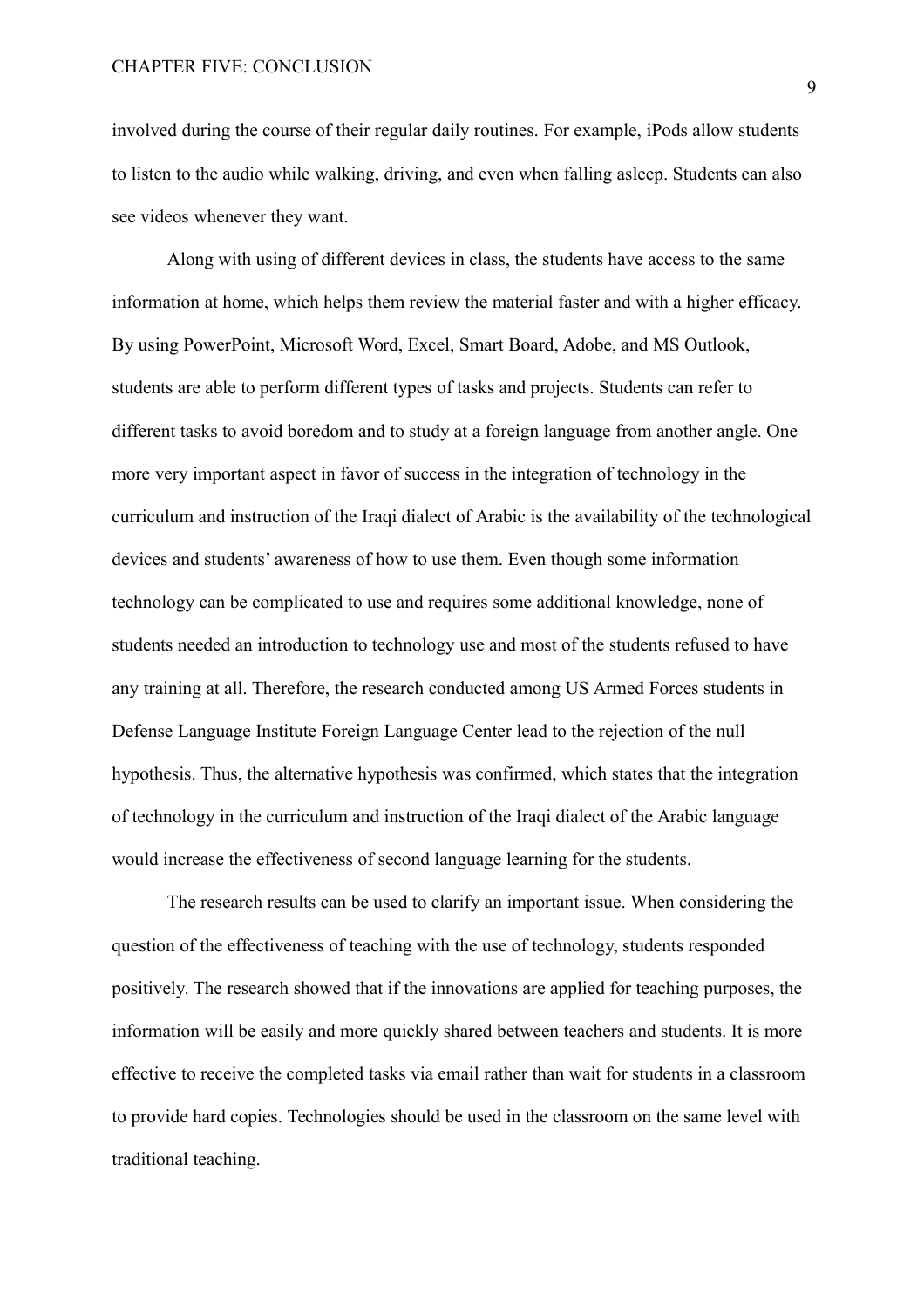As another benefit, information technology may help students recollect everything easier and faster. Also, teachers can be contacted online to seek out clarifications. It has become a common practice to communicate either via email other applications or software, which allows a closer interconnection between teacher and student. One of the main confirmations of this statement is a set of answers to an interview question about the teacher's choice of a device to use in class, either iPads or SMART boards. Most of the respondents referred to use SMART boards because it guarantees higher interaction between teacher and student. Therefore, the support of technology in the curriculum and instruction of the Iraqi dialect of the Arabic language in teaching has been confirmed by the research results obtained while studying. This information allows for the rejection of the null hypothesis, that the integration of technology in the curriculum and instruction of the Iraqi dialect of the Arabic language would not increase the effectiveness of second language teaching. Therefore, the alternative hypothesis was supported by the integration of technology in the curriculum and instruction of the Iraqi dialect of the Arabic language would increase the effectiveness of second language teaching.

# **Conclusions**

The research under analysis has been devoted to a number of questions. In testing the effectiveness of the integration of technology in the curriculum and instruction of the Iraqi dialect of the Arabic language for learning and teaching second language, the study has considered the following research questions: Does the use of technology by students in their foreign language courses improve their comprehension and language skills, in comparison to the face-to face conventional method? How can teachers use technology to motivate students to learn the foreign language? Does the use of technology enhance language retention and student interest? Does the type of program used affect student participation? Which program is most effective in getting students to participate? Does periodic training in the use of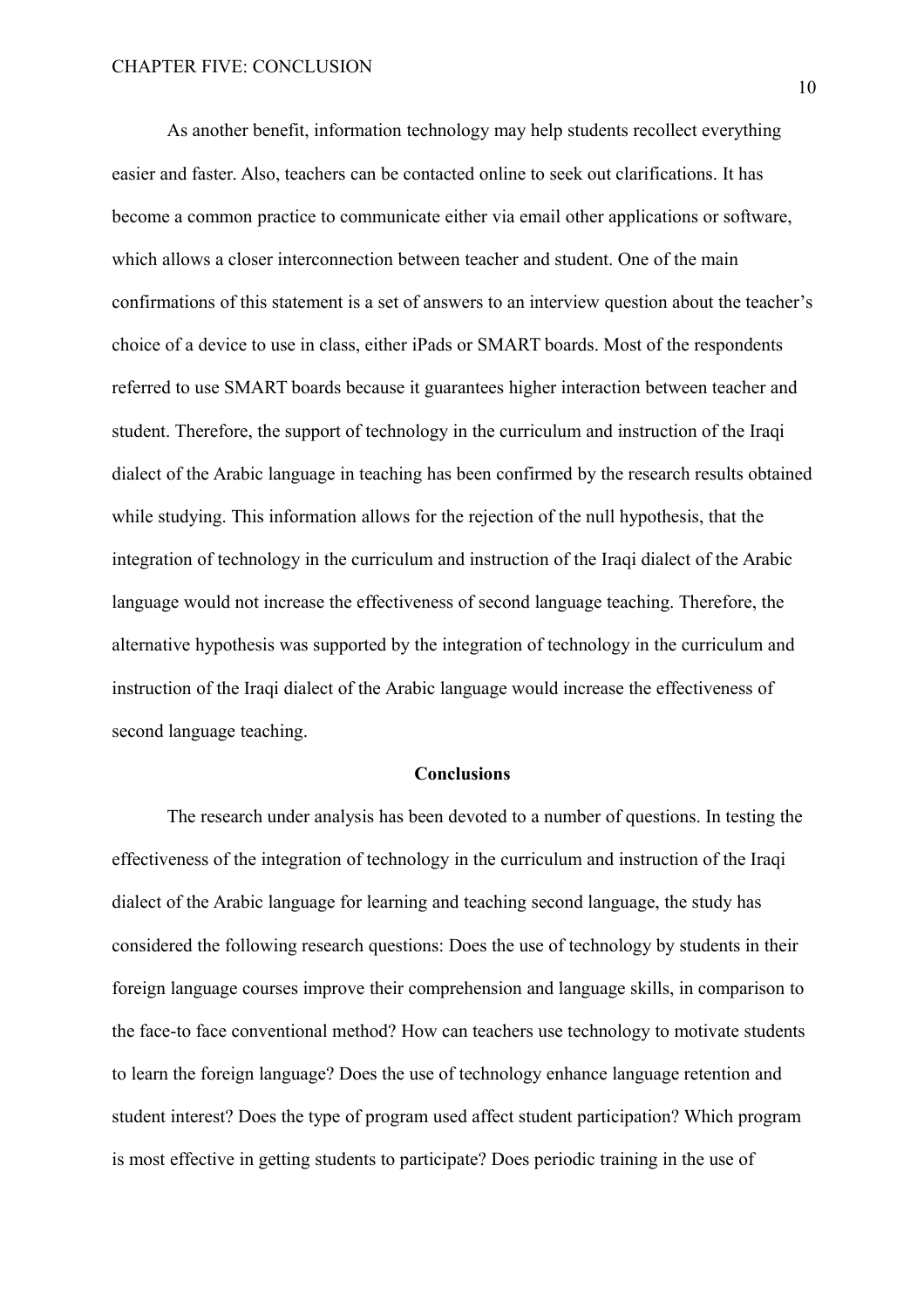technology help students learn the language more effectively? Having answered these questions, it became possible to reject the null hypotheses stated in the beginning of the study. Moreover, the questionnaire and the interview questions were developed with the purpose to answer the questions under analysis.

In answering the question about the role of technology in learning the Iraqi dialect for improving student comprehension and language skills in comparison to traditional method, the research results confirmed the effectiveness of information technologies. Listening and speaking skills can easily be developed with the help of technology devices. For example, students reported using iPod when going for walks. Students can listen to dialogues on different topics and learn vocabulary words that positively influence the understanding of foreign speech. In addition, by watching videos about a country of the target language, students can become involved into the cultural peculiarities of the country, which also contributes to comprehension and language skills development. A teacher cannot accomplish this on his/her own, especially if he/she is not a native speaker and a target language is also a second language for him/her. Using Macbook, teachers can use software such as PowerPoint, Microsoft Word, Excel, Smart Board, Adobe, and MS Outlook for better comprehension of the material by students. Traditional methods cannot substitute these technology devices and the research has proven this.

When asking students about how information technology and devices motivate them for learning the foreign language, some students replied that those are merely tools and do not provide any motivation on their own. Such a research outcome is very important, as previously studies have suggested that information technologies do have a positive effect on motivation (Deyrich & Dyson, 2006). Such conclusion put into question all previous research results that tested the hypothesis that devices motivate students to study. It has been proven to be not relevant in some cases. Even though some students still believe that technology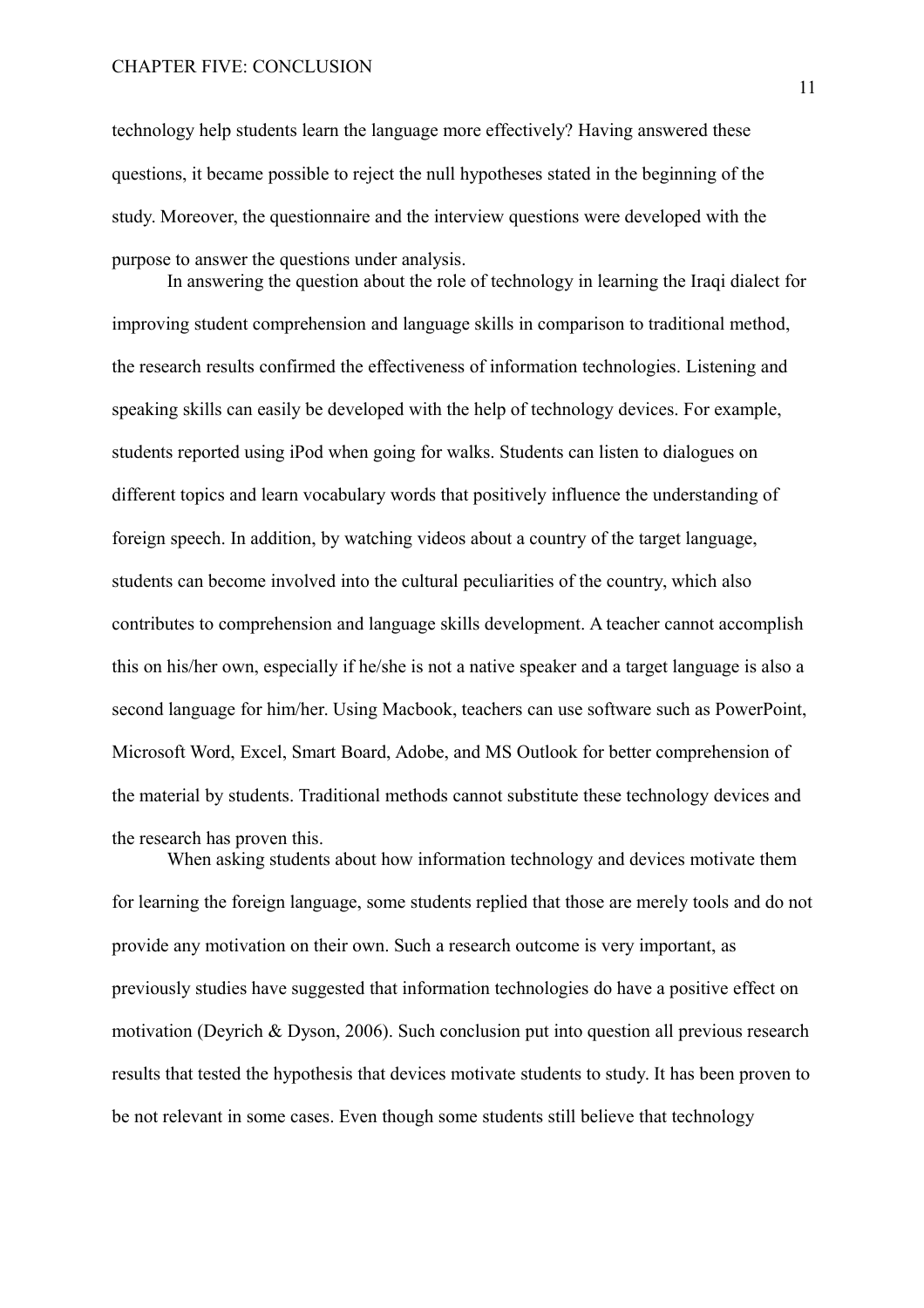devices provide motivational for students, teachers need to reconsider their attitude to the role of technology in the learning and teaching processes.

In order to understand whether the use of technology enhances language retention and student interest, four interview questions were asked. In drawing conclusions, the research indicates that informational devices are considered helpful from the students' perspective. Apart from easy access to different sources with valuable information, students can always turn either to a teacher or to students for help online, without leaving home. Such programs as PowerPoint, Microsoft Word, Excel, Smart Board, Adobe, and MS Outlook can easily enhance students' interest in learning a new language. MacBook, Sakari, iPod and iPad are the technologies which have been reported by students as helpful while language studying. Students today are used to communicating online as a substitution for face-to-face communication. Since students still use their social nets for personal needs, they will be more likely to refer to studying material using technology devices compared to traditional books. Information is the main source of knowledge and depending on the source of data, it can serve the interests of students. The use of information technologies provides an opportunity to search for more information. Since students are aware of the most widely spread technologies and programs, the study did not find any problems connected to the students' awareness about any program. Even though most students are interested in using technology while studying languages and report about their attentive attitude to the issue, these are students who do not support the use of information technology as those are more convenient for them. Even though none of students reported about a program that could affect student

participation in the learning process, students still shared their preferences to some particular programs. The most commonly used devices are MacBook and iPad, while teachers and students both selected SMART board as the most convenient and student-friendly device. One of the main peculiarities of this technology related to the ease in use both in class and at home without the necessity of keeping folders or transmitting any data. In most cases, all of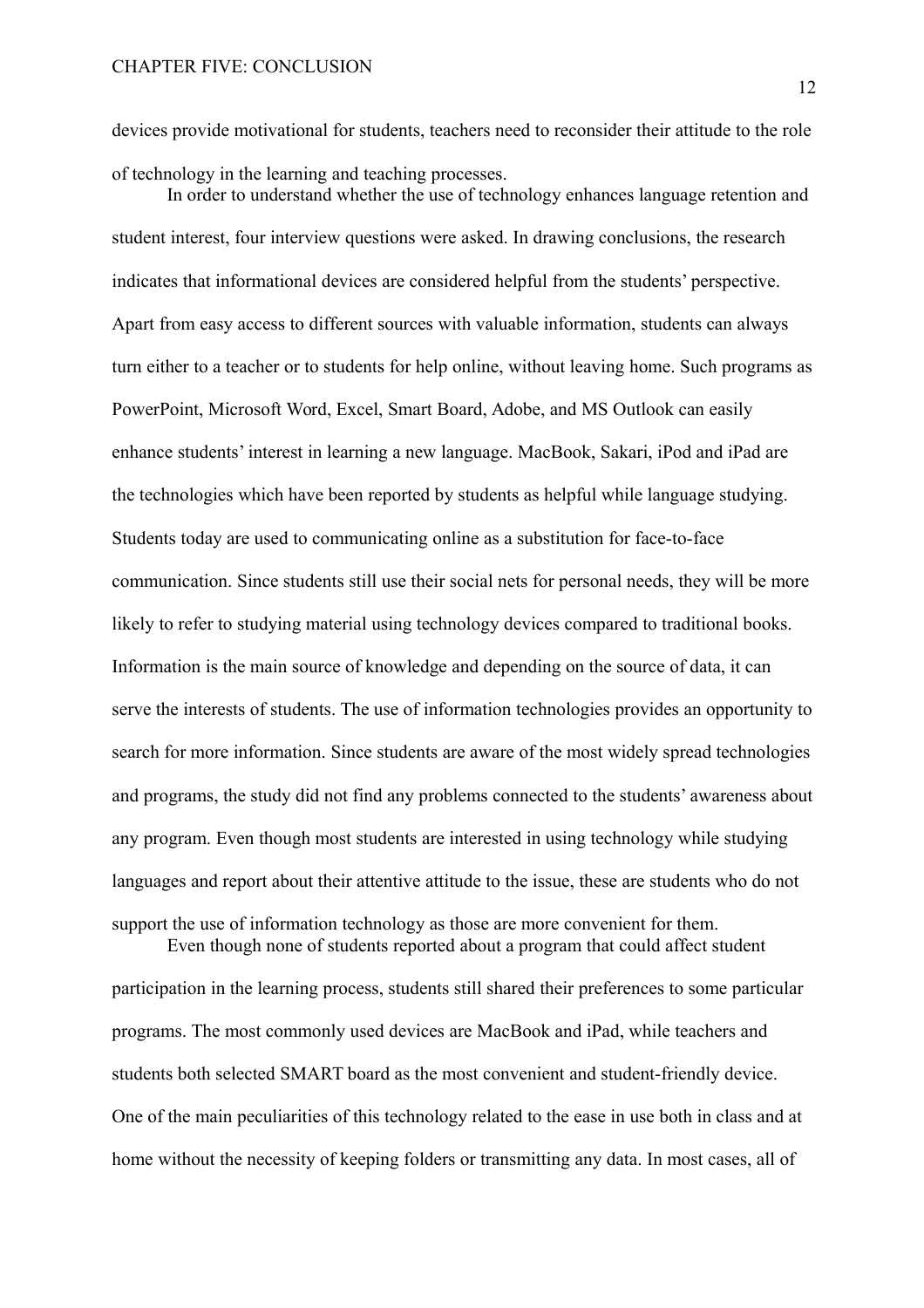the information was saved on a particular site where students could log in and check everything that is necessary. The research results help to conclude that due to the spread of information technology and high personal interest in different devices, additional training would not affect students' involvement in learning process since all of the students have already used many of the devices and could easily learn how to learn how to use a new one. Therefore, the following conclusions can be drawn from the research. First,

technology can improve student comprehension and language skills in comparison to traditional teaching methods of teaching. Second, teachers should not use technology for motivating students because it does not work. It is necessary to develop other means of motivation to assure that students are interested in studying the material. Third, students are interested in the use of technologic devices during classes as they can enhance their learning. Fourth, SMART board is the best program according to the students; however, they can also use other programs. So, the type of program used for classes does not affect student participation. Finally, periodic trainings do nothing for students as most of them have already become familiar with different devices and programs due to personal needs. Even though some strategies do not work with students in relation to learning and teaching a foreign language, the use of technologies is effective if integrated in the curriculum and study instruction. Similar points have been stated while developing the theoretical frameworks. Overall, the research has shown that the use of information technologies and devices

is effective in learning a new language. Having obtained the results from the Army Forces students who studies Iraq dialect of Arabic language, the research results can be applied to any other educational establishment where any language as the second language for students is studied. Despite the fact that the use of technology does not motivate students for learning and devices are considered by students as tools only, they are still greatly interested in using these particular tools for learning a new language in combination with traditional strategies. The research results indicate that information technologies do not only develop speaking,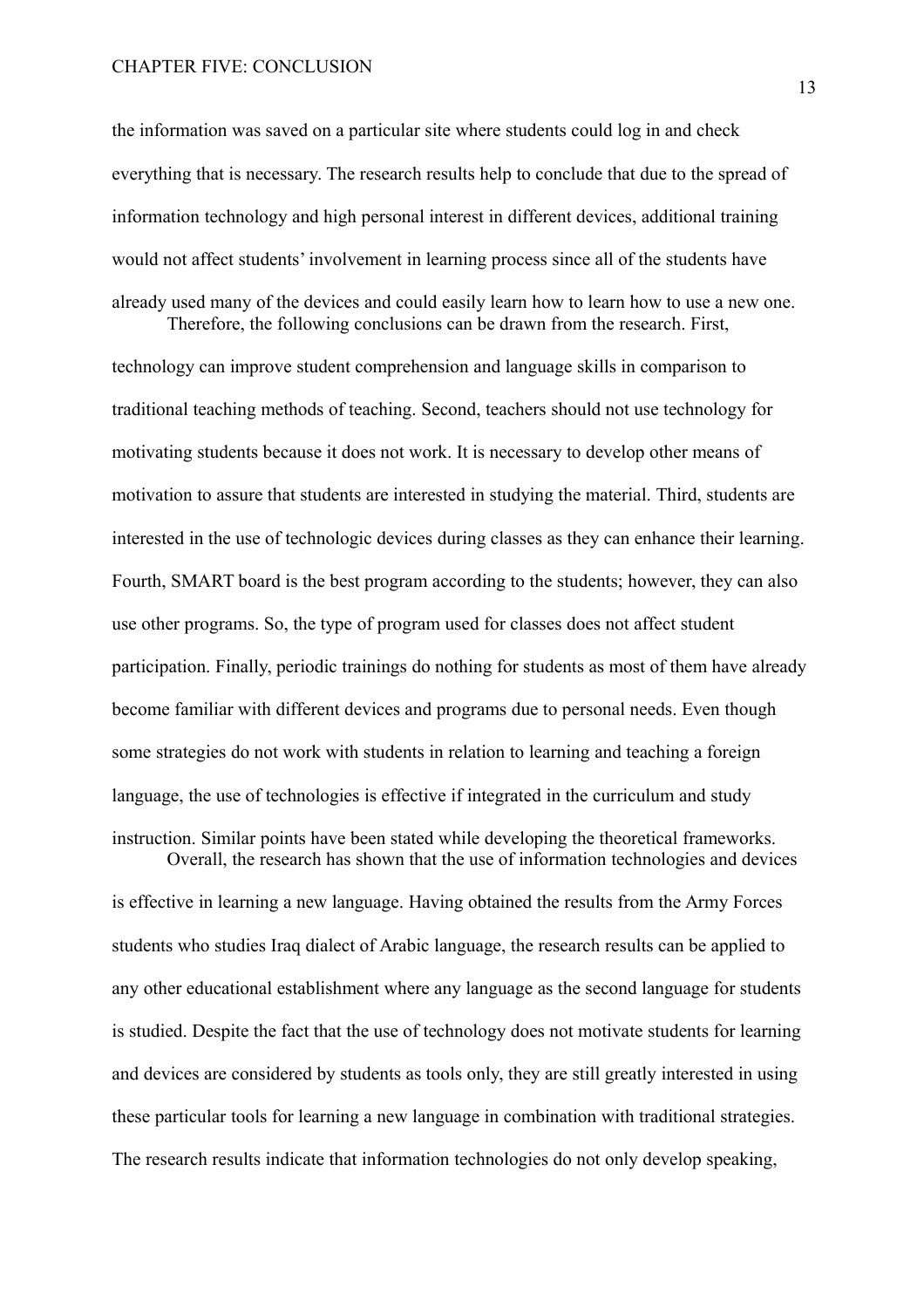writing, listening, and reading competence in a foreign language, information technologies also help to comprehend a new language by means of studying texts and being involved in the culture of the country whose language the student is learning. Students learn not only the language, but the whole culture in a block of information, which is very useful in understanding the text in comparison to simple learning of the sounds, words, and grammar.

### **Recommendations for Further Research**

Further research should be conducted in the same setting with a greater number of students to enlarge the sampling and to assure that the research results can be generalized. This research should be considered as a pilot study since 40 students is a small sample for serious consideration of the research results. Paying attention to the fact that the effectiveness of the integration of a new technology is studied, similar research should be conducted in two and five years to assess the short-term and long-term outcome. When assessing the level of improvements of teaching and learning language in two and five year periods, quantitative research should be conducted. By using different statistical methods, it is possible to determine how the involvement of the information technologies has affected learning and teaching outcomes. This method will not only provide a personal assessment of the data (which is also important), but will also result in very detailed and reliable information about the use of technologies in the educational process.

Another research study can be conducted with the comparison of using different devices and applications. It is important to determine which device is most useful, iPad, iPod,or MacBook in learning Iraq language. The research may be conducted with the involvement of studying any foreign language. To receive credible results, in addition to using qualitative methods, quantitative methodology should be used in order to assess the outcomes. This research has shown that gender and age may play a role in the desire and the effectiveness of using technology in teaching and learning. Therefore, more research should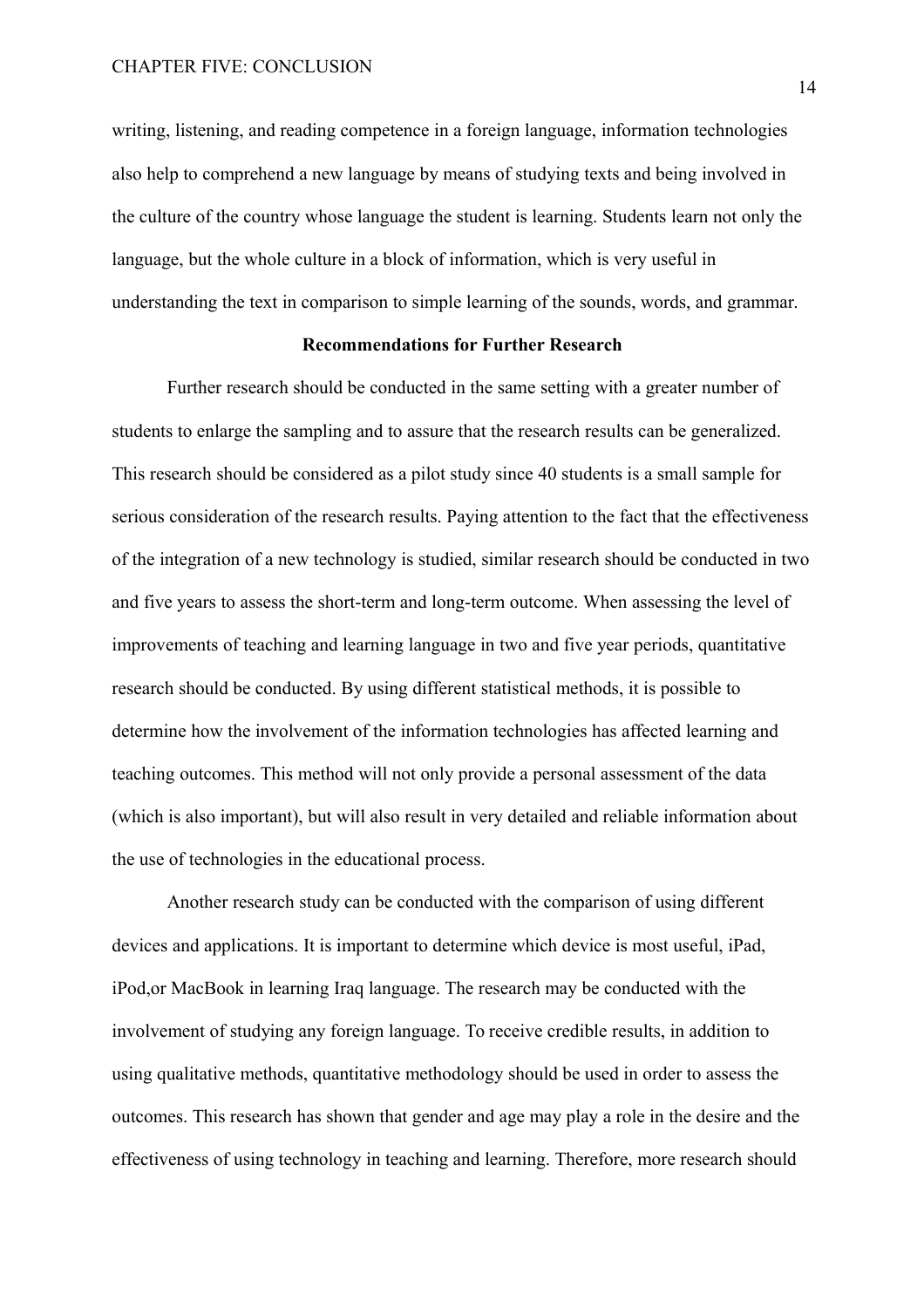be conducted to uncover how gender attitudes can affect the learning outcomes and teaching strategies. Also, age factors should be tested to see whether or not people of older age have more difficulties in perceiving information from the technologies. Age and gender do play a great role in the educational process since the perception of information of men and women of different ages differs and the implementation of the technology may affect the process of education. The analysis of the research results may help understand how information technologies can be applied in different cases.

Information technologies affect different spheres of human life and education. After conducted this research, it became obvious that further studies must be conducted to assess the relation between technological devices and students' motivation to attend classes. Moreover, the study must be conducted to check the relationships between the technology and the time students spend on learning material at home. In terms of the teachers' work, the relationships between the devices and the time teachers spend on planning the lessons should be considered. All of these measurements can be used to understand to what degree information technology is important and effective for learning and teaching second languages as students have stated in this research. The use of a quantitative research methodology would be most effective to answer this.

One more research can be conducted with the purpose understand the role of online discussion boards and forums in the learning progress. Many teachers use discussion boards, but not many of them think about their harmful effect. Having created a separate theme on a forum, students can not only share ideas, but also have the ideas of other students. The internet may be considered as a provoker of plagiarism and steeling the ideas. Therefore, the research should be conducted in order to test the positive and negative effect of forums and discussions on students' thinking abilities. Students' individuality can be lost in a great variety of online information and behind the use of technological devices.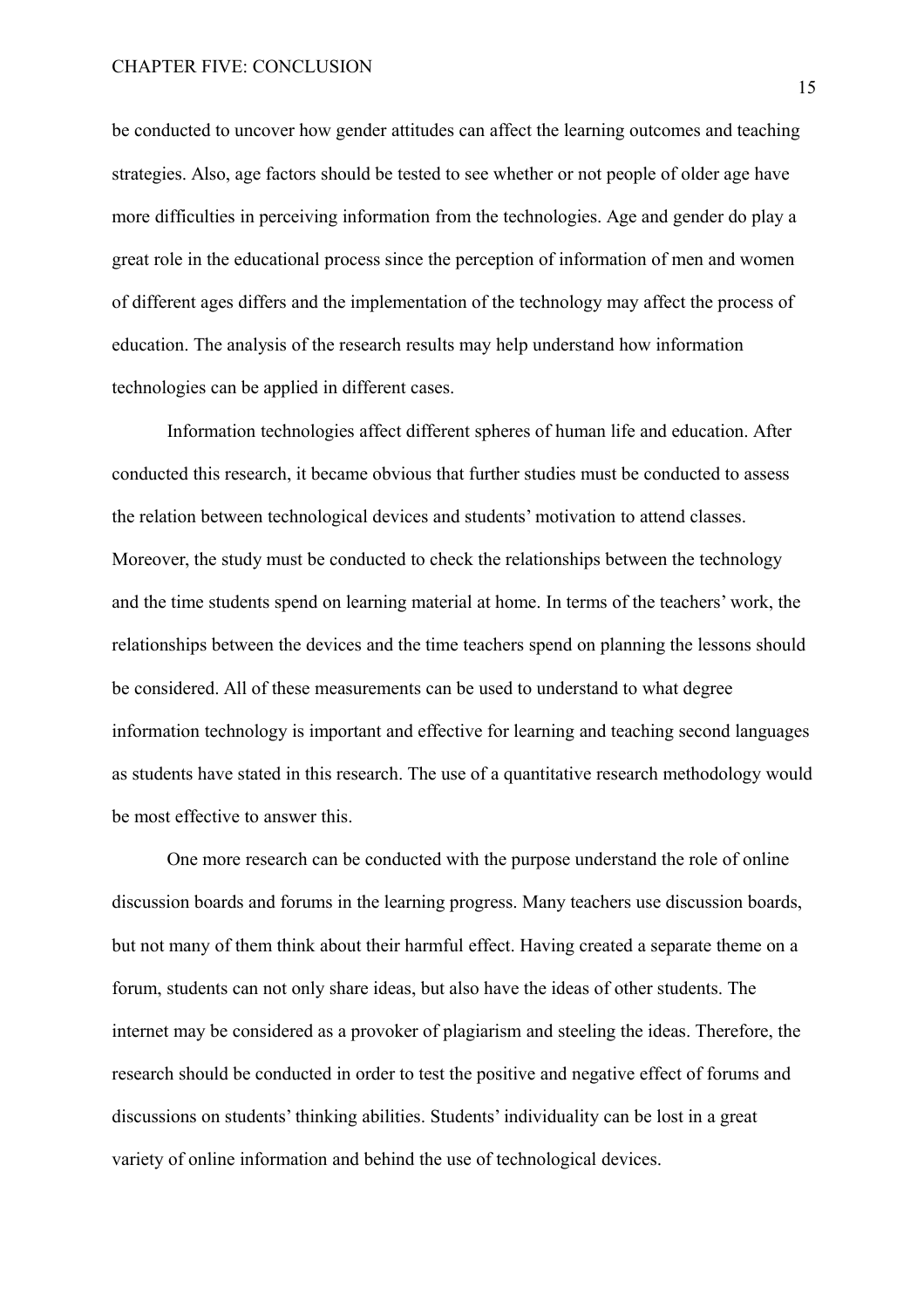# **Recommendations for the Profession**

The under analysis has contributed greatly to the teaching as a profession. Having considered the research results of the study, teachers can draw the conclusion that the integration of technology in the curriculum and instruction increase the effectiveness of learning the Iraqi dialect of the Arabic language. In order to better learn the Iraqi dialect, students can use iPod for listening to different tracks about the country itself. Naturally, the audio dialogue must be in Iraq dialect.. It is also important to assure that native-speakers read the text to students. Audio material can help students develop their listening skills and the understanding the cultural perspectives of the country. The same may be considered with the help of video files. Teachers must assign different videos about the country whose language they study either at home or in the class. The research results are also helpful for a teacher when developing the lessons and planning different activities. Teachers should refer to SMART boards in their teaching method, as this device is the most convenient for students in terms of functionality. The same could be said about MacBook. Students prefer to use this device; therefore, it is important to use the applications and programs that match it. Even though iPad and iPod are in use, students still prefer to use MacBook because it is more convenient for them. The information obtained from the research results of this study will help teachers develop their lessons that best meet students' needs and desires. Developing lesson plans, teachers should remember to use programs such as PowerPoint, Microsoft Word, Excel, Smart Board, Adobe, and MS Outlook. These programs can add variety into the lessons and can lead to higher interest and motivation when doing the homework. The issue of motivation has been considered in the classroom and teachers should remember that many students consider technology as a recreational tool, so they are to think about other motivational methods, not just the use of devices.

# **Reflections**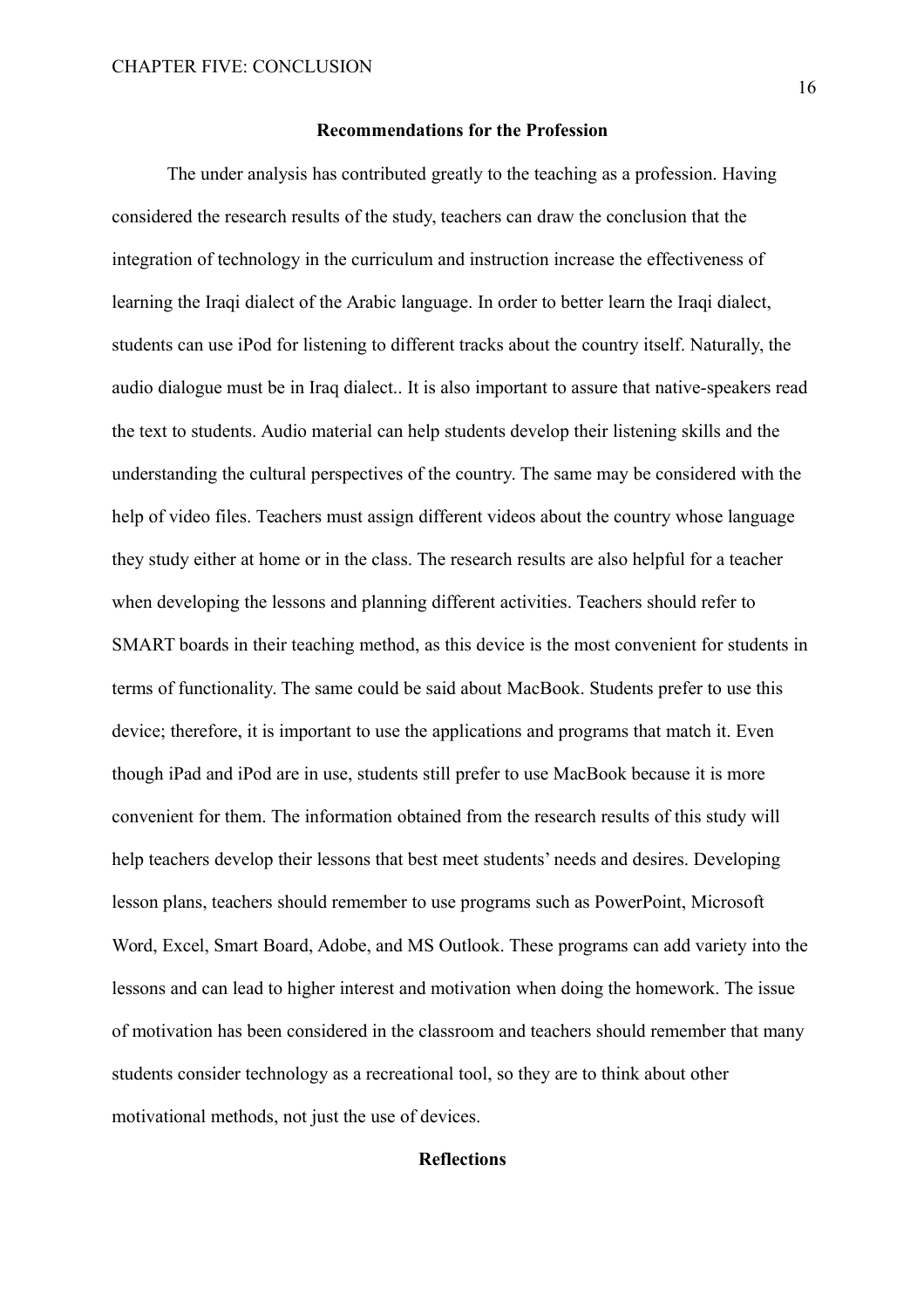At the stage of planning the study, I was inspired by the future study. Having set the goals, I understood how important the question was to me. This research is very personal to me because I want to be a teacher the future. Thus, I was also interested in the research outcomes. When starting the research, I paid much attention to the literature to understand whether my research was unique. The information I gathered during the literature review helped me consider the problem more deeply. Fortunately, the data analysis did not take too much time as this was the information I strived for. Overall, the whole research was easy although it was also time consuming and I spent much effort to assure the reliability of the results. The data collection was the most complicated issue as before this I had to find an appropriate number of respondents who were willing to take part in the study. Furthermore, I had to conduct the questionnaires and the interviews. However, because I wanted to understand how technology affects the learning process, I became really involved in the research. The outcomes of the study are very important for the modern curriculum and the integration of the technology can change the whole process of learning any second language. Teachers from all over the world should pay attention to the research results, as the outcomes are significant. Not much research has been conducted with the purpose to see students' attitude to technological devices. The research results obtained from studying the outcomes of the integration of technology in the curriculum and instruction of the Iraqi dialect of the Arabic language can help other teachers increase the effectiveness of teaching and learning second language. Overall, the work on this research was a great challenge for me. I have managed to apply my knowledge of the research conduction in practice. This is my first extended research of such value. That is why, it is important to see how the research results help me to integrate my ideas into the learning process. The idea that the further research is necessary on the basis of my study is a great appreciation of my work. Having understood an importance of the research conducted, it appeared that the time and effort were not spent in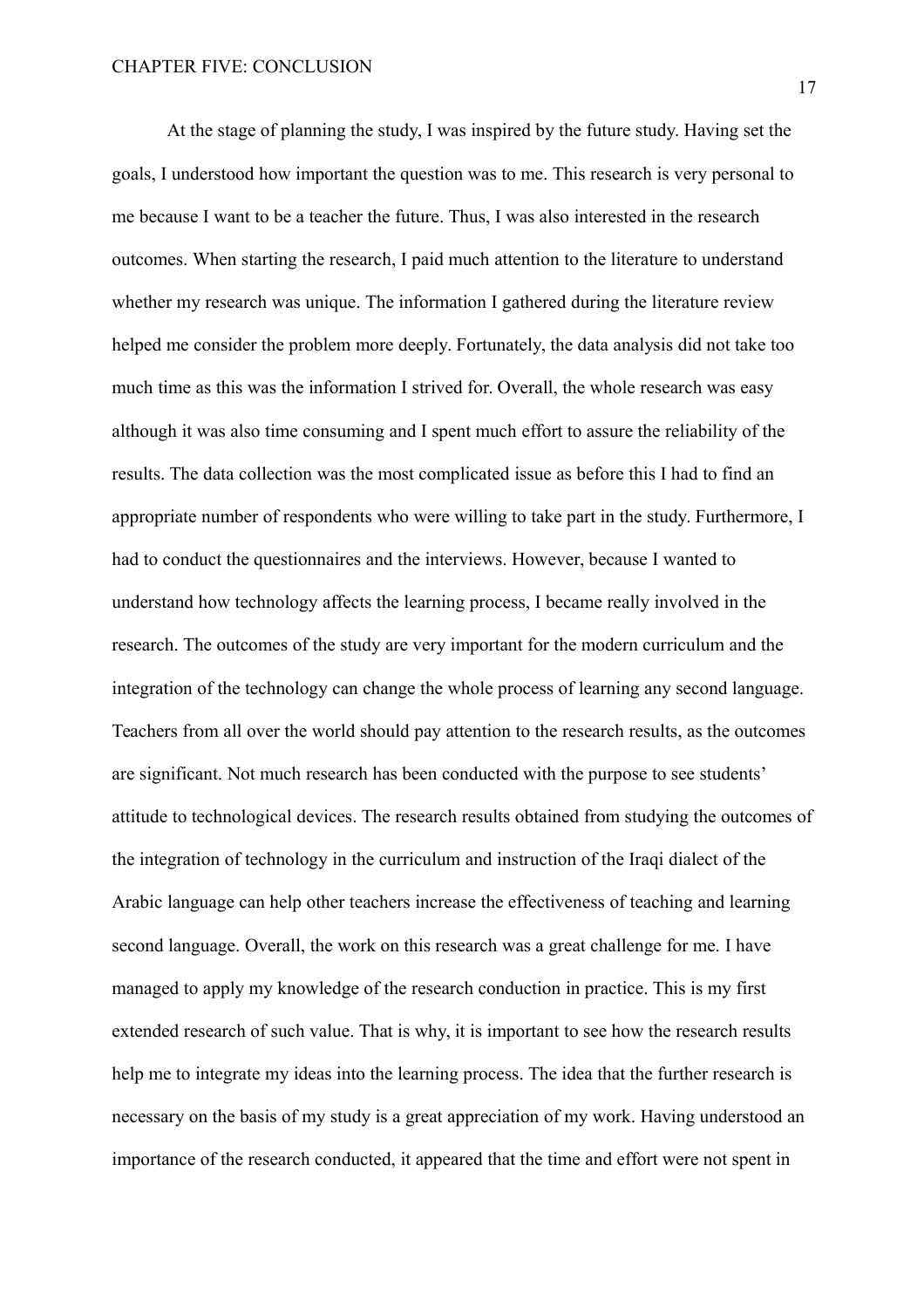vain. I spent much time on synthesizing and analyzing the research results, so the revealed outcomes must be used in the further discussions for improving the learning and teaching processes applied for studying the second languages.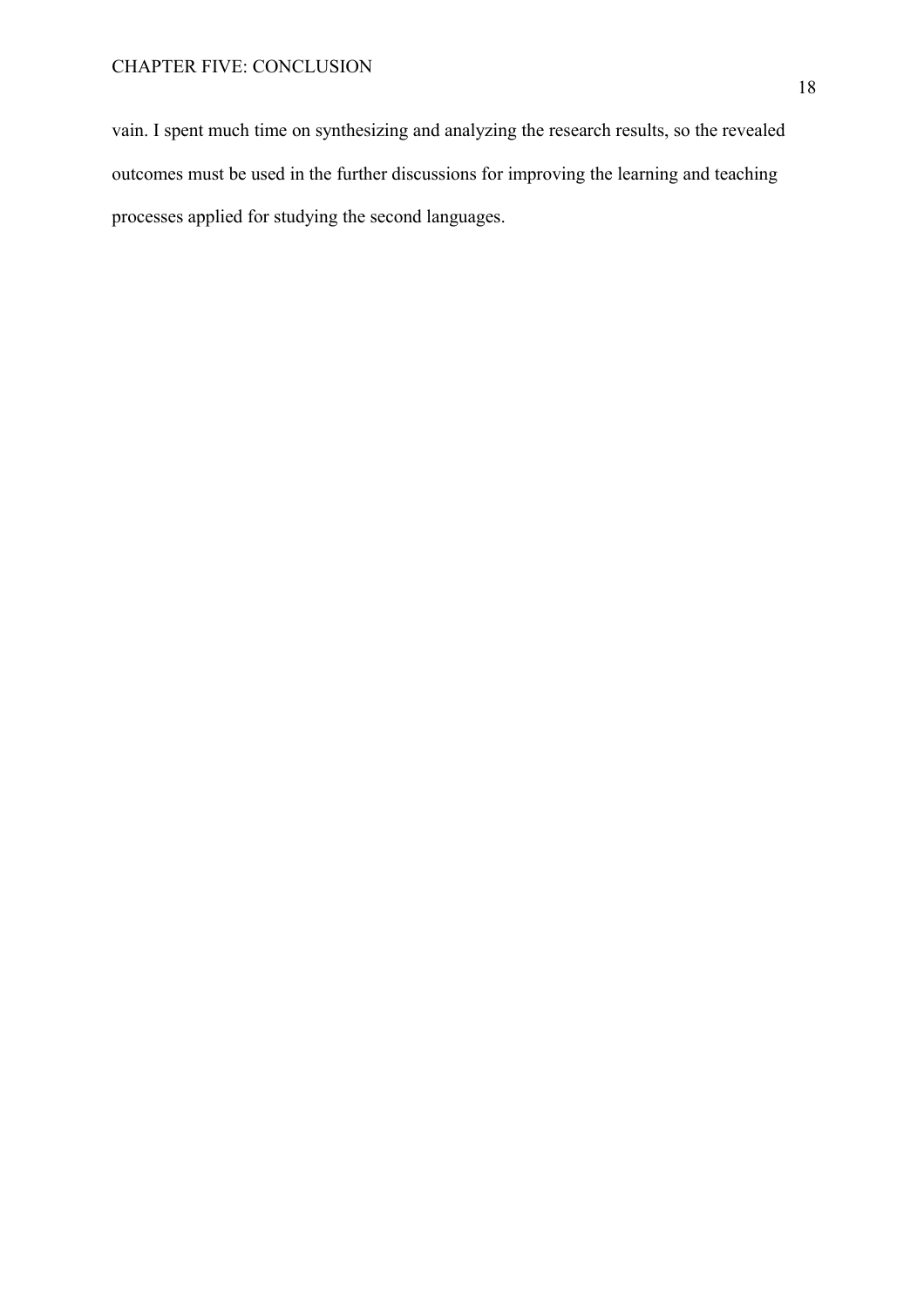# References

Akele, F. E. (2014). Information and communication technology as teaching and learning

space for teachers of English language in schools. *Journal of Emerging Trends in* 

*Educational Research and Policy Studies*, *5*(1), 100-107. Ashman, H., Brailsford, T., Cristea, A. I., Sheng, Q. Z., Stewart, C., Toms, E. G., & Wade, V.

(2014). The ethical and social implications of personalization technologies for e-

learning. *Information & Management*, *51*(6), 819–832. Betts, J., Ferrall, C., & Finnie, R. (2013). The role of university characteristics in determining

post-graduation outcomes: Panel evidence from three Canadian cohorts. *Canadian* 

*Public Policy*, *39*, 81-106. Bruton, D. (2011). Learning creativity and design for innovation. *International Journal of* 

*Technology and Design Education*, *21*(3), 321-333. Carroll, S. E. (2001). *Input and evidence: The raw material of second language acquisition.*

Philadelphia, PA: John Benjamins Publishing Company. Chapelle, C. A. (2001). *Computer applications in second language acquisition: Foundations* 

*for teaching, testing, and research*. Cambridge, UK: Cambridge University Press. Coutinho, M. J., Oswald, D. P., & Best, A. M. (2006). Differences in outcomes for female and

male students in special education. *Career Development for Exceptional Individuals*,

*29*(1), 48-59.

Demiray, E. (2010). Information technologies and women. *Distance Learning*, *7*(1), 1-15. Deyrich, M., & Dyson, L. (2006). Integrating cultural and language development with

technology in curricular design. *International Journal of Learning*, *13*(2), 103-112. Dobozy, E. (2012). Creating the need to access peer knowledge: Changing the learning

culture in Teacher Education through learning design. *E-Journal of Business* 

*Education & Scholarship of Teaching*, 6(1), 14-32. Fleming, L., Motamedi, V., & May, L. (2007). Predicting preservice teacher competence in

computer technology: Modeling and application in training environments. *Journal of* 

*Technology and Teacher Education*, *15*(2), 207–231. Garrett, N. (2009). Computer-assisted language learning trends and issues revisited:

Integrating innovation. *Modern Language Journal*, *93*, 719-740.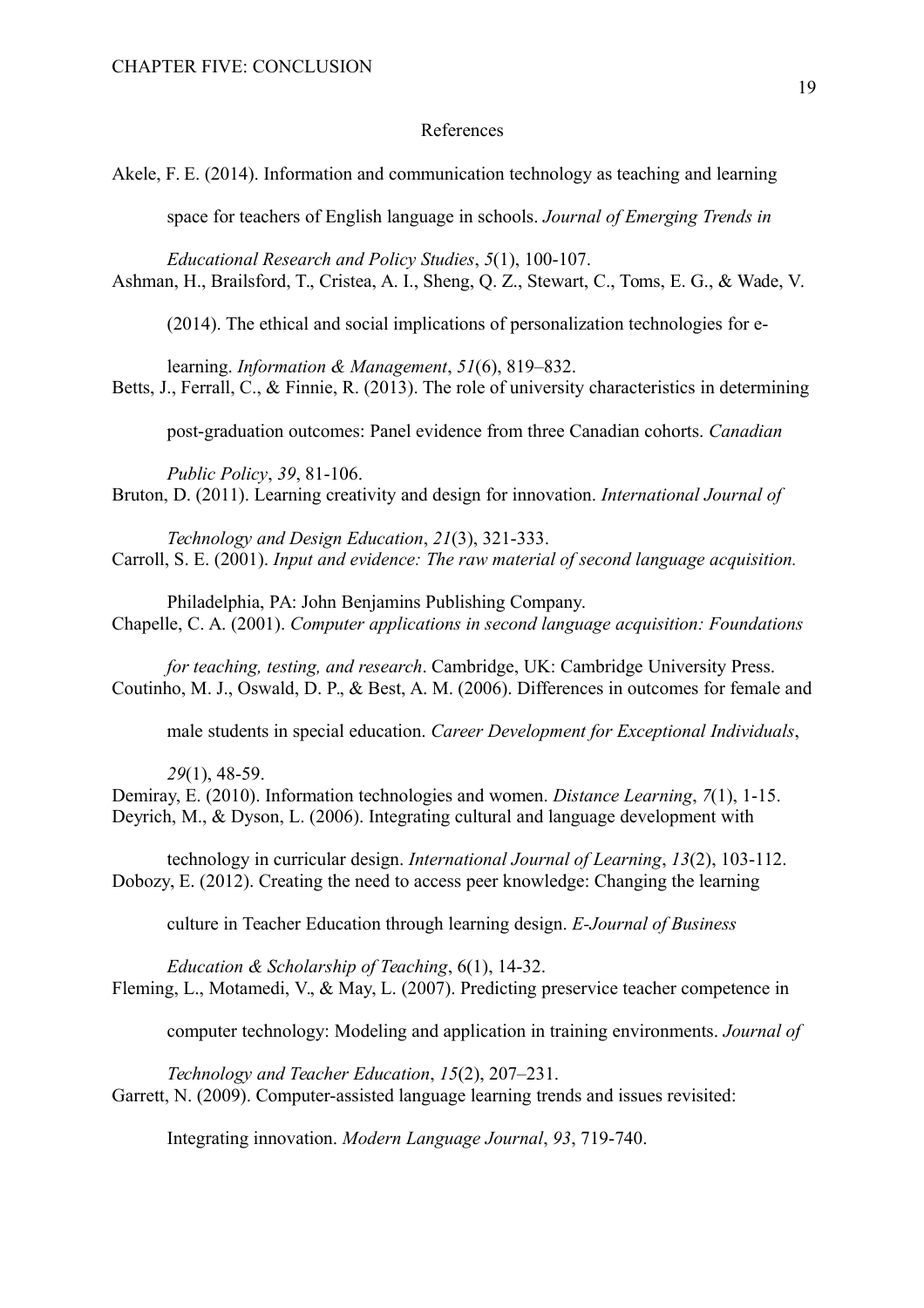Godwin-Jones, R. (2008). Emerging technologies mobile-computing trends: Lighter, faster,

smarter. *Language, Learning & Technology*. *12*(3), 3. Godwin-Jones, R. (2011). Mobile apps for language learning. *Language, Learning &* 

*Technology*, *15*(2), 2. Hoepfl, M. C. (1997). Choosing qualitative research: A primer for technology education

researchers. *Journal of technology Education*, *9*(1), 47-63. Hussain, M., Niwaz, A., Zaman, A., Dahar, M., & Akhtar, M. (2010). Technology based

learning environment and student achievement in English as a foreign language in

Pakistan. *International Journal of Academic Research*, *2*(5), 398-402. Kim, D., Rueckert, D., Kim, D.-J., & Seo, D. (2013). Students' perceptions and experiences

of mobile learning. *Language, Learning & Technology*, *17*(3), 52. Levy, M. (2009). Technologies in use for second language learning. *Modern Language* 

*Journal*, *93*, 769-782. Maurer, J. (2011). Education and male-female differences in later-life cognition: International

evidence from Latin America and the Caribbean. *Demography*, *48*(3), 915-30. Meneghettia, C., Borellaa, E., Gyselinck, V., & Beni, R. (2012). Age-differences in

environment route learning: The role of input and recall-test modalities in young and

older adults. *Learning and Individual Differences*, 22(6), 884–890. Meskill, C., & Mossop, J. (2000). Technologies use with ESL learners in New York State:

Preliminary report. *Journal of Educational Computing Research*, *22*(3), 265-284. Mondahl, M., & Razmerita, L. (2014). Social media, collaboration and social learning - a

case-study of foreign language learning. *Electronic Journal of E-Learning*, *12*(4),

339-352.

Omaggio, H. (2001). *Teaching language in context*. (3rd Ed) Boston, MA: Heinle & Heinle. Padrón, Y. N., & Waxman, H. C. (1996). Improving the teaching and learning of English

language learners through instructional technology. *International Journal of* 

*Instructional Media*, *23*(4), 341-54.

Pereira, O. R. E., & Rodrigues, J. J. P. C. (2013). Survey and analysis of current mobile

learning applications and technologies. *ACM Computing Surveys*, *46*(2). Doi:

10.1145/2543581.2543594 Scharenborg, O., & Janse, E. (2013). Comparing lexically guided perceptual learning in

younger and older listeners. *Attention, Perception and Psychophysics*, *75*(3), 525-536.